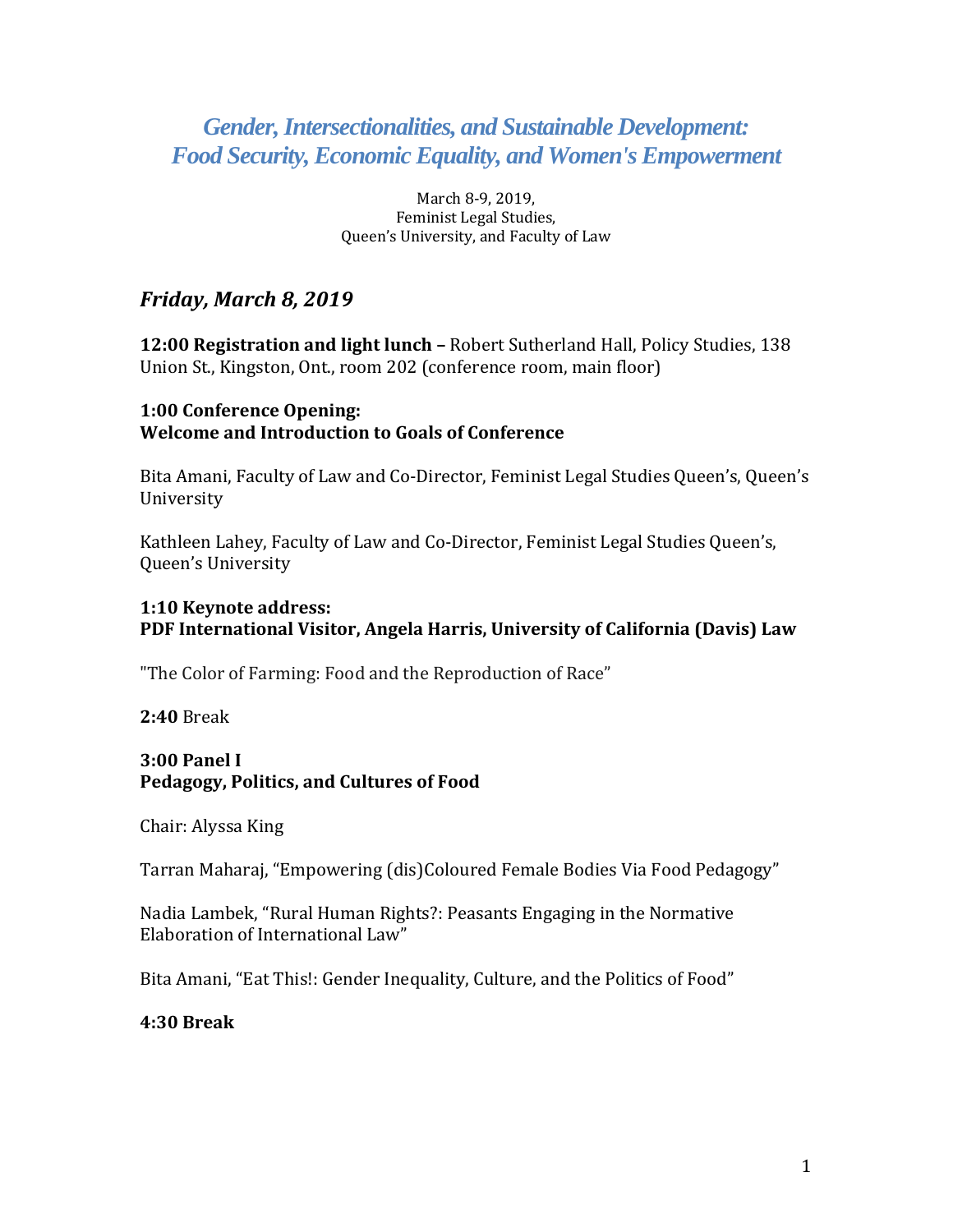# **4:45 Panel II Gender and Feminisms in Consumptive "Choice"**

Chair: Debra Haak

Jennifer O'Connor, "Of Course: Serving a Feminist Food Studies"

Andrea Freeman, "'First Food' Oppression"

Anna Salonen, "Gendered Perspectives on (im)Moderation in Everyday Food Consumption in Affluent Societies"

Kathleen Lahey, "Consumption Taxes and 'Ability to Pay' for Basic Needs: Gender, Poverty, Nutrition, and Human Development Impacts"

# **6:30 Dinner**

#### **7:15-8:30 Panel III, Evening Program: Food Insecurity in Canada and at Queen's University**

Chair: Bita Amani

Adrianne Lickers Xavier, "Indigenous Food Security and Sovereignty"

Elaine Power, "*'I look so normal and put together…people wouldn't even believe it'*: The Invisibility of Student Food Insecurity at Queen's University"

# *Saturday, March 9, 2019*

# **8:45-9:25 Registration and light breakfast: Mix and Mingle:**

Robert Sutherland Hall, Policy Studies, 138 Union St., room 202 (main floor)

# **9:25 Welcome and Introduction to Day 2**

# **9:30 Panel IV Bureaucracies and Institutions: From Engulfed Apathy to Cultivating Care**

Chair: Patricia Peppin

Ladan Adhami-Dorrani, "Modern Bureaucratic Organization, Engulfed Apathy, and Intersectional Inequalities"

Nancy Coldham, "Politics and Public Policy: Mapping the Iterative Process for an Intersectional Approach to Achieving SDG-defined Gender Equality "

# **11:00 Break**